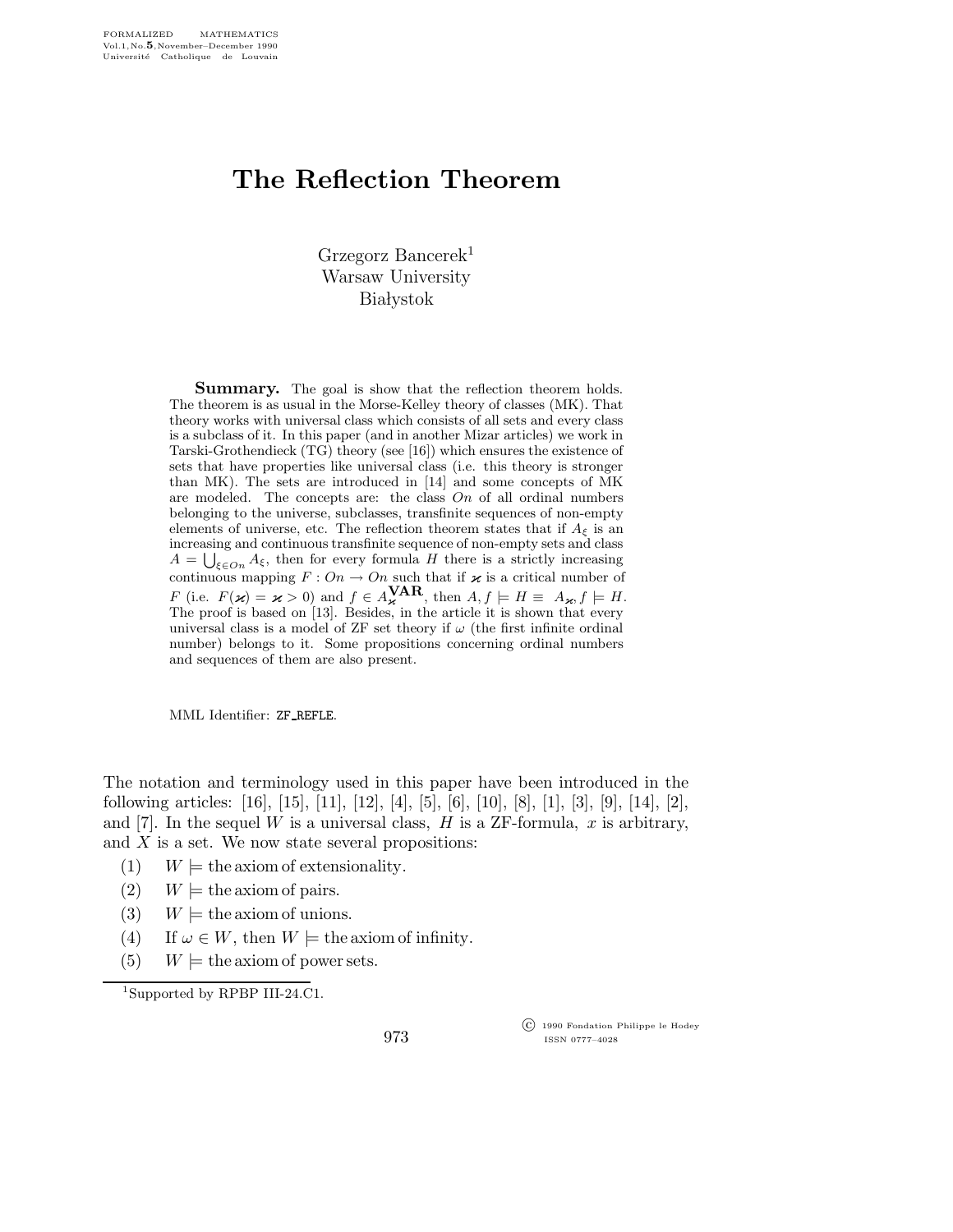- (6) For every H such that  $\{x_0, x_1, x_2\}$  misses Free H holds  $W \models$  the axiom of substitution for H.
- (7) If  $\omega \in W$ , then W is a model of ZF.

For simplicity we follow the rules:  $E$  denotes a non-empty family of sets,  $F$ denotes a function,  $f$  denotes a function from VAR into  $E$ ,  $A$ ,  $B$ ,  $C$  denote ordinal numbers,  $a, b$  denote ordinals of  $W$ ,  $p<sub>1</sub>$  denotes a transfinite sequence of ordinals of  $W$ , and  $H$  denotes a ZF-formula. Let us consider  $A$ ,  $B$ . Let us note that one can characterize the predicate  $A \subseteq B$  by the following (equivalent) condition:

(Def.1) for every C such that  $C \in A$  holds  $C \in B$ .

In this article we present several logical schemes. The scheme ALFA deals with a non-empty set  $\mathcal{A}$ , and a binary predicate  $\mathcal{P}$ , and states that:

there exists F such that dom  $F = A$  and for every element d of A there exists A such that  $A = F(d)$  and  $P[d, A]$  and for every B such that  $P[d, B]$ holds  $A \subseteq B$ 

provided the parameters meet the following condition:

• for every element d of A there exists A such that  $\mathcal{P}[d, A]$ .

The scheme  $ALFA'Universe$  deals with a universal class  $A$ , a non-empty set  $\mathcal{B}$ , and a binary predicate  $\mathcal{P}$ , and states that:

there exists F such that dom  $F = \mathcal{B}$  and for every element d of  $\mathcal{B}$  there exists an ordinal a of A such that  $a = F(d)$  and  $\mathcal{P}[d, a]$  and for every ordinal b of A such that  $\mathcal{P}[d,b]$  holds  $a \subseteq b$ 

provided the following condition is met:

• for every element d of  $\beta$  there exists an ordinal a of  $\mathcal A$  such that  $\mathcal{P}[d,a].$ 

One can prove the following proposition

(8) x is an ordinal of W if and only if  $x \in \text{On } W$ .

In the sequel  $p_2$  is a sequence of ordinal numbers. Now we present three schemes. The scheme  $OrdSeqOfUniversity$  deals with a universal class  $A$ , and a binary predicate  $P$ , and states that:

there exists a transfinite sequence  $p_1$  of ordinals of A such that for every ordinal a of A holds  $\mathcal{P}[a, p_1(a)]$ 

provided the following conditions are satisfied:

- for all ordinals a,  $b_1$ ,  $b_2$  of A such that  $\mathcal{P}[a,b_1]$  and  $\mathcal{P}[a,b_2]$  holds  $b_1 = b_2,$
- for every ordinal  $a$  of  $A$  there exists an ordinal  $b$  of  $A$  such that  $\mathcal{P}[\mathfrak{a},\mathfrak{b}].$

The scheme  $UOS\_{Exist}$  concerns a universal class A, an ordinal B of A, a binary functor  $\mathcal F$  yielding an ordinal of  $\mathcal A$ , and a binary functor  $\mathcal G$  yielding an ordinal of  $A$  and states that:

there exists a transfinite sequence  $p_1$  of ordinals of A such that  $p_1(\mathbf{0}_A) = \mathcal{B}$ and for all ordinals a, b of A such that  $b = p_1(a)$  holds  $p_1(\text{succ } a) = \mathcal{F}(a, b)$  and for every ordinal a of  $A$  and for every sequence  $p_2$  of ordinal numbers such that  $a \neq \mathbf{0}_{\mathcal{A}}$  and a is a limit ordinal number and  $p_2 = p_1 \upharpoonright a$  holds  $p_1(a) = \mathcal{G}(a, p_2)$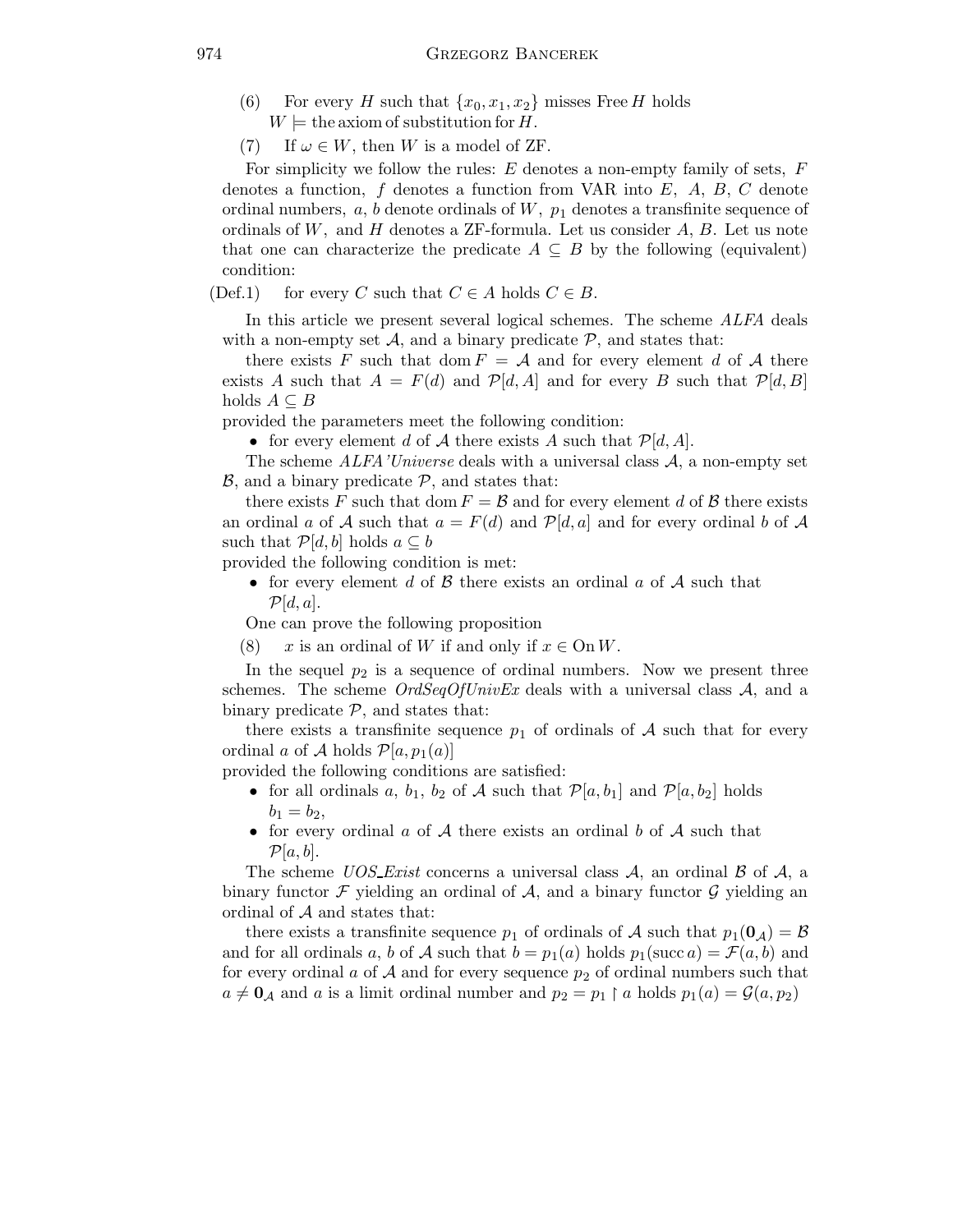for all values of the parameters.

The scheme Universe Ind concerns a universal class A, and a unary predicate P, and states that:

for every ordinal a of A holds  $\mathcal{P}[a]$ 

provided the parameters have the following properties:

- $\mathcal{P}[\mathbf{0}_{\mathcal{A}}],$
- for every ordinal a of A such that  $\mathcal{P}[a]$  holds  $\mathcal{P}[\text{succ }a],$
- for every ordinal a of A such that  $a \neq 0_A$  and a is a limit ordinal number and for every ordinal b of A such that  $b \in a$  holds  $\mathcal{P}[b]$ holds  $\mathcal{P}[a]$ .

Let f be a function, and let  $W$  be a universal class, and let  $a$  be an ordinal of W. The functor  $\bigcup_{a} f$  yields a set and is defined as follows:

 $(Def.2)$  $_{a} f = \bigcup (W \restriction (f \restriction \mathbf{R}_{a})).$ 

We now state several propositions:

- $(9)$  $_{a} f = \bigcup (W \restriction (f \restriction \mathbf{R}_{a})).$
- (10) For every transfinite sequence L and for every A holds  $L \upharpoonright \mathbf{R}_A$  is a transfinite sequence.
- (11) For every sequence L of ordinal numbers and for every A holds  $L \upharpoonright \mathbf{R}_A$ is a sequence of ordinal numbers.
- $(12)$  $\bigcup p_2$  is an ordinal number.
- $(13)$  $(X \mid p_2)$  is an ordinal number.
- $(14)$  On  $\mathbf{R}_A = A$ .

$$
(15) \quad p_2 \upharpoonright \mathbf{R}_A = p_2 \upharpoonright A.
$$

Let  $p_1$  be a sequence of ordinal numbers, and let  $W$  be a universal class, and let a be an ordinal of W. Then  $\bigcup_{a} p_1$  is an ordinal of W.

Next we state the proposition

 $(17)^2$  For every transfinite sequence  $p_1$  of ordinals of W holds  $\bigcup_a p_1 = \bigcup (p_1 \upharpoonright$ a) and  $\bigcup_a (p_1 \restriction a) = \bigcup (p_1 \restriction a)$ .

Let W be a universal class, and let a, b be ordinals of W. Then  $a \cup b$  is an ordinal of W.

Let us consider  $W$ . A non-empty family of sets is said to be a non-empty set from  $W$  if:

 $(Def.3)$  it  $\in W$ .

Let us consider W. A non-empty family of sets is said to be a subclass of  $W$ if:

 $(Def.4)$  it  $\subseteq W$ .

Let us consider  $W$ . A transfinite sequence of elements of  $W$  is called a transfinite sequence of non-empty sets from  $W$  if:

(Def.5) dom it = On W and  $\emptyset \notin \text{rng it}$ .

 ${}^{2}$ The proposition (16) became obvious.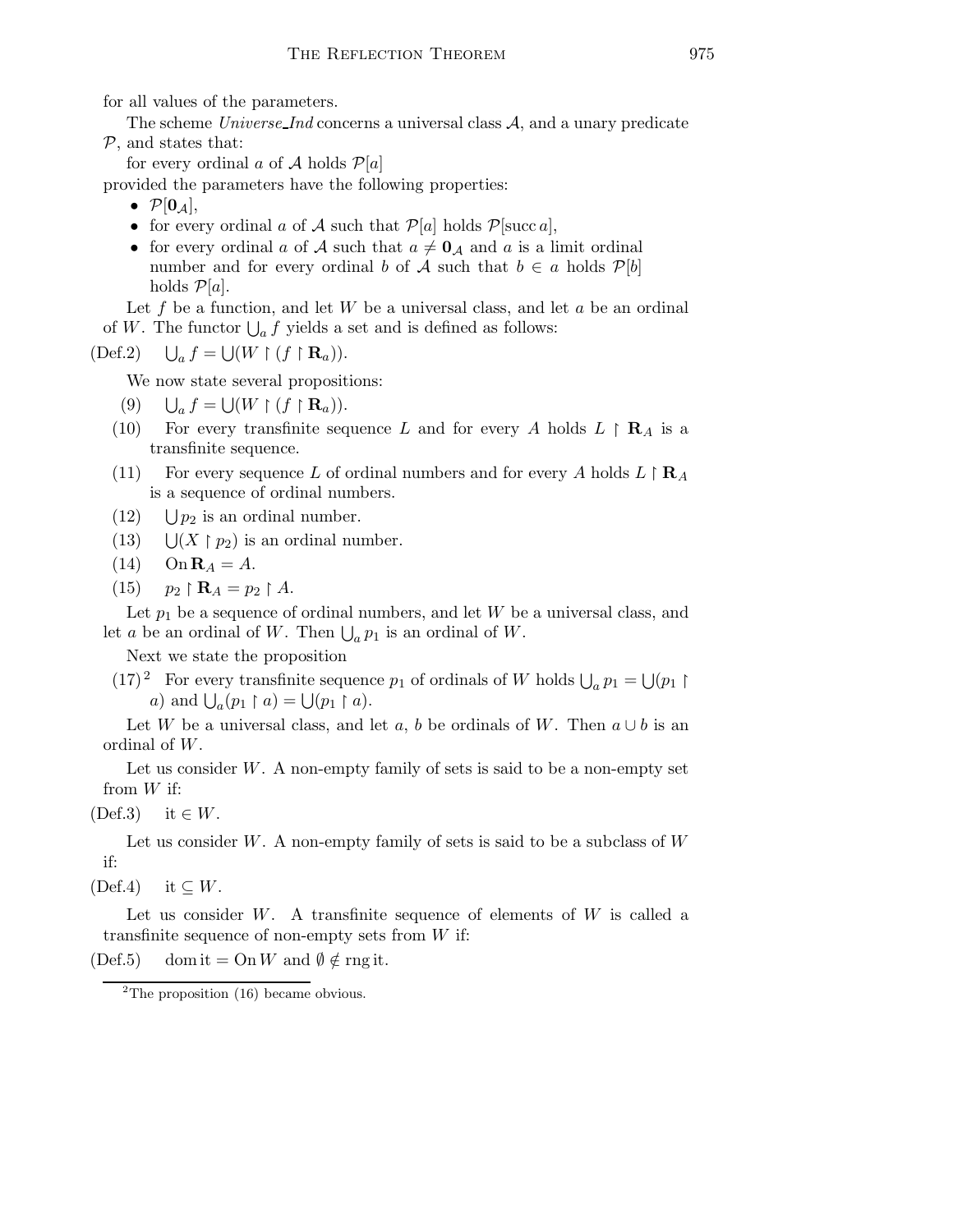We now state four propositions:

- (18) E is a non-empty set from W if and only if  $E \in W$ .
- (19) E is a subclass of W if and only if  $E \subseteq W$ .
- (20) For every transfinite sequence T of elements of W holds T is a transfinite sequence of non-empty sets from W if and only if dom  $T = \text{On } W$  and  $\emptyset \notin \text{rng } T.$
- (21) For every non-empty set  $D$  from  $W$  holds  $D$  is a subclass of  $W$ .

Let us consider  $W$ , and let  $L$  be a transfinite sequence of non-empty sets from W. Then  $\bigcup L$  is a subclass of W. Let us consider a. Then  $L(a)$  is a non-empty set from W.

In the sequel L is a transfinite sequence of non-empty sets from W and  $f$  is a function from VAR into  $L(a)$ . Next we state several propositions:

- (22) If  $X \in W$ , then  $\overline{\overline{X}} \le \overline{\overline{W}}$ .
- (23)  $a \in \text{dom } L$ .
- $(24)$   $L(a) \subseteq \bigcup L$ .
- $(25)$  N  $\approx$  VAR and  $\overline{\text{VAR}} = \overline{\overline{\text{N}}}$ .
- $(26)$  $\bigcup$ (On X) is an ordinal number.
- $(27)$  sup  $X \subseteq \text{succ}(\bigcup(\text{On } X)).$
- (28) If  $X \in W$ , then sup  $X \in W$ .

The following proposition is true

(29) Suppose  $\omega \in W$  and for all a, b such that  $a \in b$  holds  $L(a) \subseteq L(b)$ and for every a such that  $a \neq 0$  and a is a limit ordinal number holds  $L(a) = \bigcup (L \mid a)$ . Then for every H there exists  $p_1$  such that  $p_1$  is increasing and  $p_1$  is continuous and for every a such that  $p_1(a) = a$  and  $\mathbf{0} \neq a$  for every f holds  $\bigcup L, \bigcup L[f] \models H$  if and only if  $L(a), f \models H$ .

## References

- [1] Grzegorz Bancerek. Cardinal numbers. Formalized Mathematics, 1(2):377–382, 1990.
- [2] Grzegorz Bancerek. Increasing and continuous ordinal sequences. Formalized Mathematics,  $1(4):711-714$ , 1990.
- [3] Grzegorz Bancerek. König's theorem. Formalized Mathematics,  $1(3):589-$ 593, 1990.
- [4] Grzegorz Bancerek. A model of ZF set theory language. Formalized Mathematics,  $1(1):131-145$ , 1990.
- [5] Grzegorz Bancerek. Models and satisfiability. Formalized Mathematics,  $1(1):191-199, 1990.$